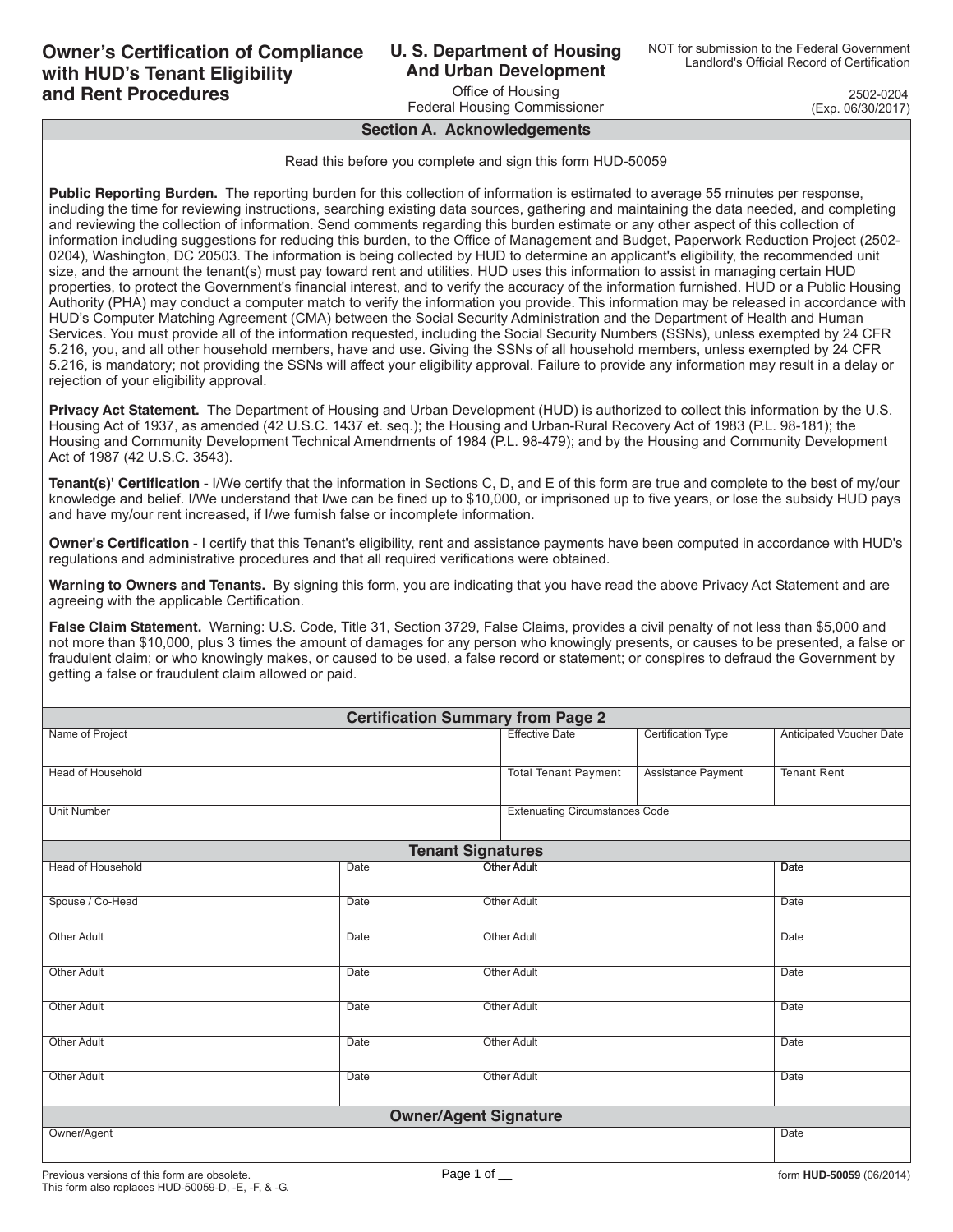### **Owner's Certification of Compliance with HUD's Tenant Eligibility and Rent Procedures**

### **U. S. Department of Housing And Urban Development**

Office of Housing

Record for Landlords (Exp. 06/30/2017)

| <b>Federal Housing Commissioner</b><br>(Exp. 06/30/2017)                                                                                                                                                                                                                                                                                                                                                                                                                                                                                                                                                   |                                                                                                                                                       |                                                                                            |                                                                                                                                                |                                  |  |                              |                                                                                                                                       |                                                                                                                                                                                                                                                                          |                                                                                              |                                       |              |                                                                                                                                                                                                                                                                                 |                   |                         |             |                                       |            |                                |  |  |
|------------------------------------------------------------------------------------------------------------------------------------------------------------------------------------------------------------------------------------------------------------------------------------------------------------------------------------------------------------------------------------------------------------------------------------------------------------------------------------------------------------------------------------------------------------------------------------------------------------|-------------------------------------------------------------------------------------------------------------------------------------------------------|--------------------------------------------------------------------------------------------|------------------------------------------------------------------------------------------------------------------------------------------------|----------------------------------|--|------------------------------|---------------------------------------------------------------------------------------------------------------------------------------|--------------------------------------------------------------------------------------------------------------------------------------------------------------------------------------------------------------------------------------------------------------------------|----------------------------------------------------------------------------------------------|---------------------------------------|--------------|---------------------------------------------------------------------------------------------------------------------------------------------------------------------------------------------------------------------------------------------------------------------------------|-------------------|-------------------------|-------------|---------------------------------------|------------|--------------------------------|--|--|
| <b>Section B. Summary Information</b>                                                                                                                                                                                                                                                                                                                                                                                                                                                                                                                                                                      |                                                                                                                                                       |                                                                                            |                                                                                                                                                |                                  |  |                              |                                                                                                                                       |                                                                                                                                                                                                                                                                          |                                                                                              |                                       |              |                                                                                                                                                                                                                                                                                 |                   |                         |             |                                       |            |                                |  |  |
| 1. Project Name<br>12. Effective Date<br>13. Anticipated Voucher Date<br>2. Subsidy Type<br>14. Next Recertification Date<br>3. Secondary Subsidy Type<br>4. Property ID<br>5. Project Number<br>15. Project Move-In Date<br>6. Contract Number<br>16. Certification Type<br>7. Project iMAX ID<br>17. Action Processed<br>8. Plan of Action Code<br>18. Correction Type<br>9. HUD-Owned Project?<br>19. EIV Indicator<br>10. Previous Housing Code<br>20. Prev. Subsidy Type<br>11. Displacement Status Code                                                                                              |                                                                                                                                                       |                                                                                            |                                                                                                                                                |                                  |  |                              |                                                                                                                                       |                                                                                                                                                                                                                                                                          |                                                                                              |                                       |              | 21. Unit Number<br>22. No. of Bedrooms<br>23. Building ID<br>24. Unit Transfer Code<br>25. Previous Unit No.<br>26. Security Deposit<br>27. 236 Basic/BMIR Rent<br>28. Market Rent<br>29. Contract Rent<br>30. Utility Allowance<br>31. Gross Rent<br>32. TTP at RAD Conversion |                   |                         |             |                                       |            |                                |  |  |
|                                                                                                                                                                                                                                                                                                                                                                                                                                                                                                                                                                                                            |                                                                                                                                                       |                                                                                            |                                                                                                                                                |                                  |  |                              |                                                                                                                                       |                                                                                                                                                                                                                                                                          | <b>Section C. Household Information</b>                                                      |                                       |              |                                                                                                                                                                                                                                                                                 |                   |                         |             |                                       |            |                                |  |  |
| 33.<br>No.                                                                                                                                                                                                                                                                                                                                                                                                                                                                                                                                                                                                 | 35.<br>34.<br>Last Name<br><b>First Name</b>                                                                                                          |                                                                                            |                                                                                                                                                |                                  |  | 36.  37.  38.<br>MI Rel. Sex | 39.<br>Race                                                                                                                           | 40.<br>Eth                                                                                                                                                                                                                                                               | 41.<br>Birth<br>Date                                                                         | 42.<br>Special Stdnt<br><b>Status</b> | 43.<br>Stat. | 44.<br>ID Code<br>(SSN)                                                                                                                                                                                                                                                         |                   | 45.<br>SSN<br>Excp Code | 46.<br>Ctzn | 47.<br>Alien Reg.<br>Number           | 48.<br>Age | 49.<br>Work<br>Codes           |  |  |
| 01<br>02<br>03<br>04<br>05<br>06<br>07<br>08                                                                                                                                                                                                                                                                                                                                                                                                                                                                                                                                                               |                                                                                                                                                       |                                                                                            |                                                                                                                                                |                                  |  |                              |                                                                                                                                       |                                                                                                                                                                                                                                                                          |                                                                                              |                                       |              |                                                                                                                                                                                                                                                                                 |                   |                         |             |                                       |            |                                |  |  |
|                                                                                                                                                                                                                                                                                                                                                                                                                                                                                                                                                                                                            | 50. Family has Mobility Disability?<br>51. Family has Hearing Disability?<br>52. Family has Visual Disability?                                        | 53. Number of Family Members<br>55. Number of Dependents<br>56. Number of Eligible Members |                                                                                                                                                | 54. Number of Non-Family Members |  |                              | 57. Expected Family Addition - Adoption<br>58. Expected Family Addition - Pregnancy<br>59. Expected Family Addition - Foster Children |                                                                                                                                                                                                                                                                          |                                                                                              |                                       |              |                                                                                                                                                                                                                                                                                 |                   |                         |             |                                       |            |                                |  |  |
|                                                                                                                                                                                                                                                                                                                                                                                                                                                                                                                                                                                                            | 60. Previous Head Last Name<br>61. Previous Head First Name<br>62. Previous Head Middle Initial                                                       |                                                                                            |                                                                                                                                                |                                  |  |                              |                                                                                                                                       |                                                                                                                                                                                                                                                                          | 63. Active Full Cert. Effective Date<br>64. Previous Head ID<br>65. Previous Head Birth Date |                                       |              |                                                                                                                                                                                                                                                                                 |                   |                         |             |                                       |            |                                |  |  |
|                                                                                                                                                                                                                                                                                                                                                                                                                                                                                                                                                                                                            |                                                                                                                                                       |                                                                                            | <b>Section D. Income Information</b>                                                                                                           |                                  |  |                              |                                                                                                                                       | <b>Section E. Asset Information</b>                                                                                                                                                                                                                                      |                                                                                              |                                       |              |                                                                                                                                                                                                                                                                                 |                   |                         |             |                                       |            |                                |  |  |
|                                                                                                                                                                                                                                                                                                                                                                                                                                                                                                                                                                                                            | 66.<br>67.<br>68.<br>Mbr.<br>Income Type Code<br>Amount<br>No.                                                                                        |                                                                                            |                                                                                                                                                |                                  |  |                              | <b>SSN Benefits</b><br>Claim No.                                                                                                      | 75.<br>Mbr.<br>No.                                                                                                                                                                                                                                                       | 76.<br>Description                                                                           |                                       |              | 77.<br><b>Status</b>                                                                                                                                                                                                                                                            | 78.<br>Cash Value |                         |             | 79.<br><b>Actual Yearly</b><br>Income |            | 80.<br>Date<br><b>Divested</b> |  |  |
|                                                                                                                                                                                                                                                                                                                                                                                                                                                                                                                                                                                                            |                                                                                                                                                       |                                                                                            |                                                                                                                                                |                                  |  |                              |                                                                                                                                       |                                                                                                                                                                                                                                                                          |                                                                                              |                                       |              |                                                                                                                                                                                                                                                                                 |                   |                         |             |                                       |            |                                |  |  |
|                                                                                                                                                                                                                                                                                                                                                                                                                                                                                                                                                                                                            | 70. Total Employment Income<br>71. Total Pension Income<br>72. Total Public Assistance Income<br>73. Total Other Income<br>74. Total Non-Asset Income |                                                                                            | 81. Total Cash Value of Assets<br>82. Actual Income from Assets<br>83. HUD Passbook Rate<br>84. Imputed Income from Assets<br>85. Asset Income |                                  |  |                              |                                                                                                                                       |                                                                                                                                                                                                                                                                          |                                                                                              |                                       |              |                                                                                                                                                                                                                                                                                 |                   |                         |             |                                       |            |                                |  |  |
| <b>Section F. Allowances &amp; Rent Calculations</b>                                                                                                                                                                                                                                                                                                                                                                                                                                                                                                                                                       |                                                                                                                                                       |                                                                                            |                                                                                                                                                |                                  |  |                              |                                                                                                                                       |                                                                                                                                                                                                                                                                          |                                                                                              |                                       |              |                                                                                                                                                                                                                                                                                 |                   |                         |             |                                       |            |                                |  |  |
| 86. Total Annual Income<br>97. Deduction for Dependents<br>87. Low Income Limit<br>98. Child Care Expense (work)<br>88. Very Low Income Limit<br>99. Child Care Expense (school)<br>89. Extremely Low Income Limit<br>100, 3% of Income<br>90. Current Income Status<br>101. Disability Expense<br>102. Disability Deduction<br>91. Eligibility Universe Code<br>92. Sec. 8 Assist. 1984 Indicator<br>103. Medical Expense<br>93. Income Exception Code<br>104. Medical Deduction<br>94. Police / Security Tenant?<br>105. Elderly Family Deduction<br>95. Survivor of Qualifier?<br>106. Total Deductions |                                                                                                                                                       |                                                                                            |                                                                                                                                                |                                  |  |                              |                                                                                                                                       | 108. Total Tenant Payment<br>109. TTP Before Override<br>110. Tenant Rent<br>111. Utility Reimbursement<br>112. Assistance Payment<br>113. Welfare Rent<br>114. Rent Override<br>115. Hardship Exemption<br>116. Waiver Type Code<br>117. Eligibility Check Not Required |                                                                                              |                                       |              |                                                                                                                                                                                                                                                                                 |                   |                         |             |                                       |            |                                |  |  |

96. Household Citizenship Eligibility

107. Adjusted Annual Income

118. Extenuating Circumstances Code